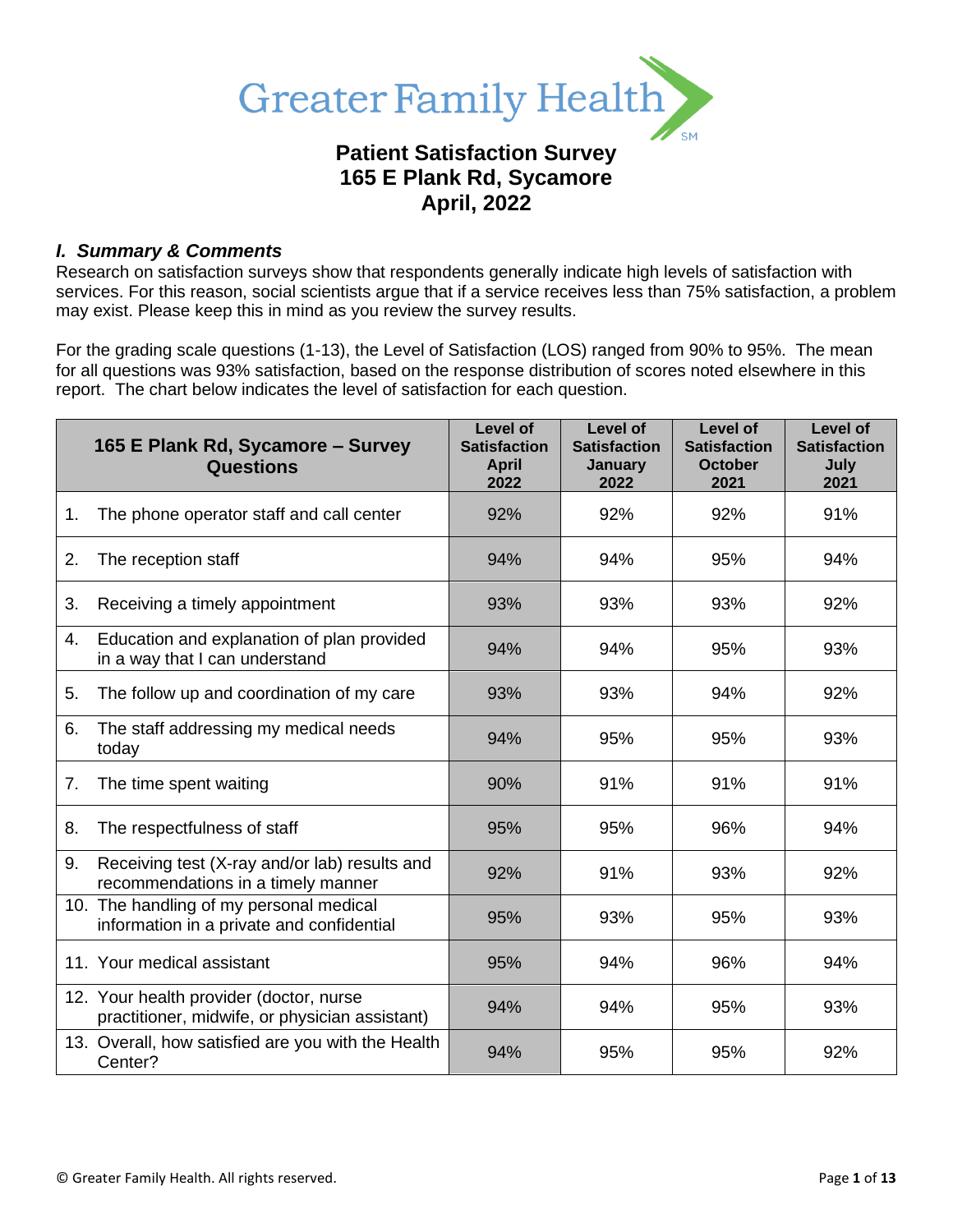|    | <b>Total Greater Family Health Survey</b><br><b>Question Responses</b>                    | <b>Level of</b><br><b>Satisfaction</b><br><b>April</b><br>2022 | <b>Level of</b><br><b>Satisfaction</b><br><b>January</b><br>2022 | <b>Level of</b><br><b>Satisfaction</b><br><b>October</b><br>2021 | <b>Level of</b><br><b>Satisfaction</b><br>July<br>2021 |
|----|-------------------------------------------------------------------------------------------|----------------------------------------------------------------|------------------------------------------------------------------|------------------------------------------------------------------|--------------------------------------------------------|
| 1. | The phone operator staff and call center                                                  | 92%                                                            | 91%                                                              | 90%                                                              | 91%                                                    |
| 2. | The reception staff                                                                       | 92%                                                            | 93%                                                              | 92%                                                              | 92%                                                    |
| 3. | Receiving a timely appointment                                                            | 91%                                                            | 91%                                                              | 90%                                                              | 91%                                                    |
| 4. | Education and explanation of plan provided<br>in a way that I can understand              | 93%                                                            | 93%                                                              | 92%                                                              | 93%                                                    |
| 5. | The follow up and coordination of my care                                                 | 92%                                                            | 93%                                                              | 92%                                                              | 93%                                                    |
| 6. | The staff addressing my medical needs<br>today                                            | 93%                                                            | 94%                                                              | 92%                                                              | 93%                                                    |
| 7. | The time spent waiting                                                                    | 90%                                                            | 89%                                                              | 88%                                                              | 89%                                                    |
| 8. | The respectfulness of staff                                                               | 93%                                                            | 94%                                                              | 93%                                                              | 93%                                                    |
| 9. | Receiving test (X-ray and/or lab) results and<br>recommendations in a timely manner*      | 92%                                                            | 91%                                                              | 90%                                                              | 91%                                                    |
|    | 10. The handling of my personal medical<br>information in a private and confidential      | 93%                                                            | 93%                                                              | 92%                                                              | 93%                                                    |
|    | 11. Your medical assistant                                                                | 93%                                                            | 94%                                                              | 93%                                                              | 94%                                                    |
|    | 12. Your health provider (doctor, nurse<br>practitioner, midwife, or physician assistant) | 94%                                                            | 94%                                                              | 93%                                                              | 94%                                                    |
|    | 13. Overall, how satisfied are you with the Health<br>Center?                             | 93%                                                            | 94%                                                              | 92%                                                              | 93%                                                    |

\* Data for this question only includes Health Centers as it is not applicable to the Dental Clinic.

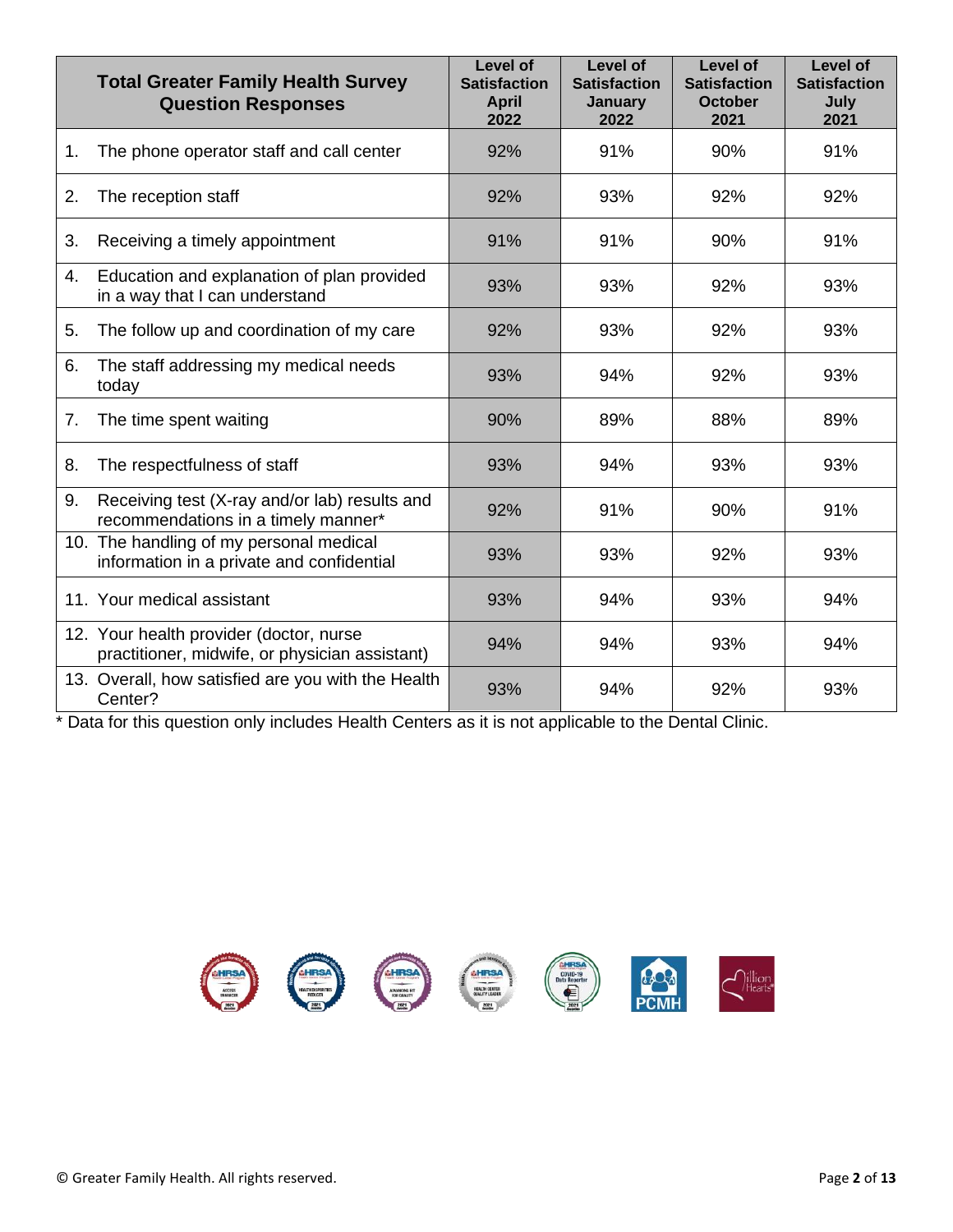|                                         | (5)                   |                | (4)              |                | (3)            |                | (2)                 |                | (1)                      |                |
|-----------------------------------------|-----------------------|----------------|------------------|----------------|----------------|----------------|---------------------|----------------|--------------------------|----------------|
| <b>Survey Questions</b>                 | <b>Very Satisfied</b> |                | <b>Satisfied</b> |                | <b>Neutral</b> |                | <b>Dissatisfied</b> |                | <b>Very Dissatisfied</b> |                |
|                                         | English               | <b>Spanish</b> | <b>English</b>   | <b>Spanish</b> | English        | <b>Spanish</b> | <b>English</b>      | <b>Spanish</b> | <b>English</b>           | <b>Spanish</b> |
| The phone operator staff and call       | 125                   | 71             | 39               | 18             | 12             |                |                     |                |                          |                |
| center                                  | 70%                   | 75%            | 22%              | 19%            | 7%             | 4%             | 1%                  |                | 1%                       | 2%             |
| 2.<br>The reception staff               | 141                   | 71             | 30               | 19             | 5              | 4              | 3                   | 0              |                          | 2              |
|                                         | 78%                   | 75%            | 17%              | 20%            | 3%             | 4%             | 2%                  |                | $1\%$                    | 2%             |
| Receiving a timely appointment<br>3.    | 133                   | 70             | 38               | 18             | 4              | 5              | 3                   | 0              |                          | 2              |
|                                         | 74%                   | 74%            | 21%              | 19%            | 2%             | 5%             | 2%                  |                | 1%                       | 2%             |
| Education and explanation of plan<br>4. | 138                   | 66             | 35               | 24             | 6              | 4              | $\Omega$            | 0              | 0                        | 2              |
| provided in a way that I can            | 77%                   | 69%            | <b>20%</b>       | 25%            | 3%             | 4%             |                     |                |                          | 2%             |
| understand                              |                       |                |                  |                |                |                |                     |                |                          |                |
| The follow-up and coordination of<br>5. | 134                   | 67             | 33               | 23             | 11             | 3              |                     | 0              | $\Omega$                 | 2              |
| my care                                 | 75%                   | 71%            | 18%              | 24%            | 6%             | 3%             | 1%                  |                |                          | 2%             |
| The staff addressing my medical<br>6.   | 138                   | 71             | 35               | 19             | 5              | 4              |                     | 0              | $\Omega$                 | 2              |
| needs today                             | 77%                   | 74%            | 20%              | 20%            | 3%             | 4%             | 1%                  |                |                          | 2%             |
| The time spent waiting                  | 120                   | 64             | 39               | 22             | 14             |                | 5                   |                | $\mathcal{P}$            | $\overline{2}$ |
|                                         | 67%                   | 67%            | 22%              | 23%            | 8%             | 7%             | 3%                  | 1%             | 1%                       | 2%             |

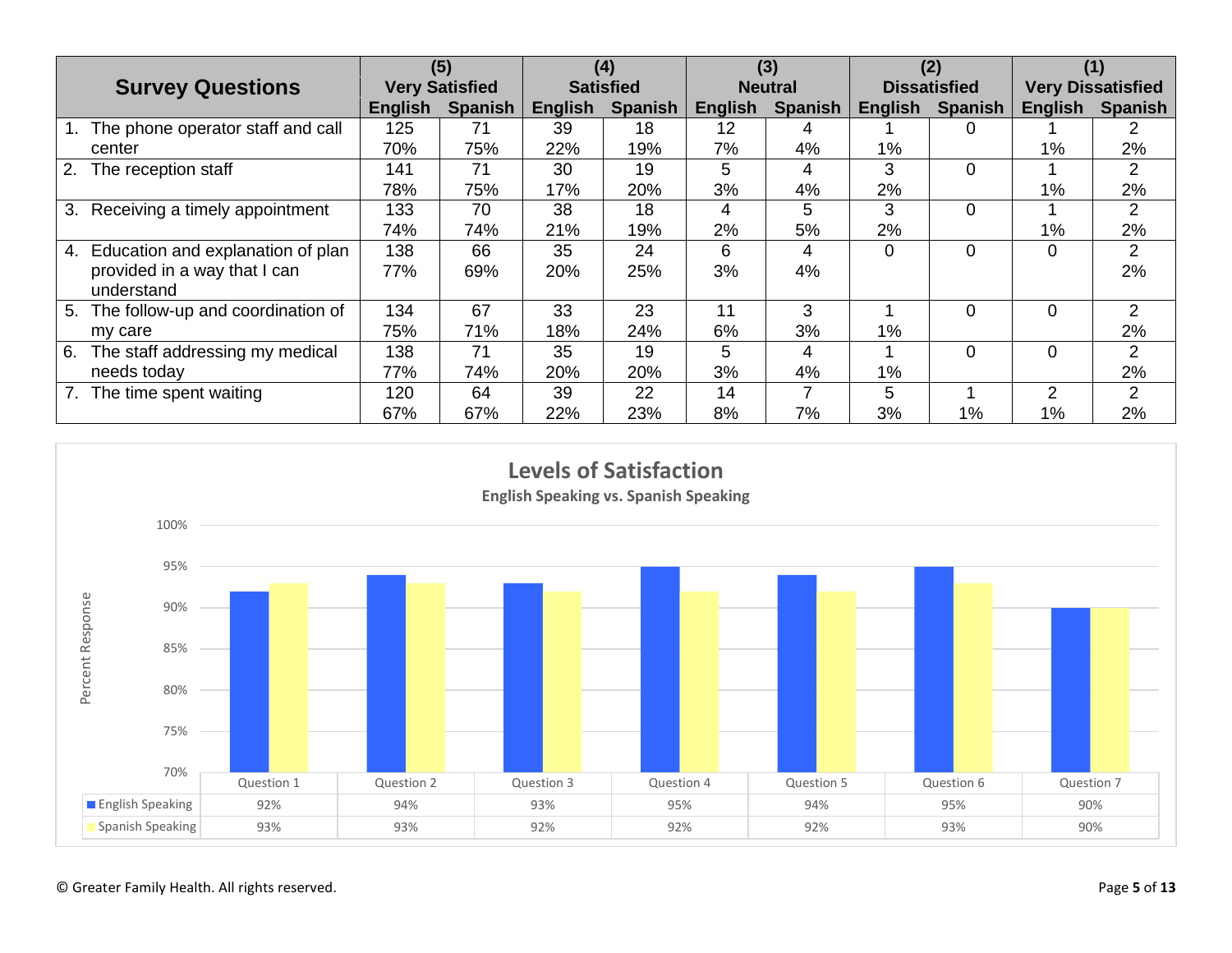|                                         | (5)                   |                | (4)              |         | (3)            |                | (2)                 |                |                          |                |
|-----------------------------------------|-----------------------|----------------|------------------|---------|----------------|----------------|---------------------|----------------|--------------------------|----------------|
| <b>Survey Questions</b>                 | <b>Very Satisfied</b> |                | <b>Satisfied</b> |         | <b>Neutral</b> |                | <b>Dissatisfied</b> |                | <b>Very Dissatisfied</b> |                |
|                                         | English               | <b>Spanish</b> | <b>English</b>   | Spanish | <b>English</b> | <b>Spanish</b> | English             | <b>Spanish</b> | <b>English</b>           | <b>Spanish</b> |
| The respectfulness of staff<br>8.       | 143                   | 71             | 29               | 19      | 5              | 3              |                     |                | 0                        |                |
|                                         | 80%                   | 75%            | 16%              | 20%     | 3%             | 3%             | $1\%$               |                |                          | 2%             |
| 9.<br>Receiving test (X-ray and/or lab) | 119                   | 66             | 31               | 20      | 18             | 4              |                     |                | 0                        | 2              |
| results / recommendations in a          | 70%                   | 72%            | 18%              | 22%     | 11%            | 4%             | 1%                  |                |                          | 2%             |
| timely manner                           |                       |                |                  |         |                |                |                     |                |                          |                |
| 10. The handling of personal medical    | 141                   | 73             | 33               | 18      | 5              | 3              | $\Omega$            |                | 0                        | 2              |
| info in a private and confidential      | 79%                   | 76%            | 18%              | 19%     | 3%             | 3%             |                     |                |                          | 2%             |
| manner                                  |                       |                |                  |         |                |                |                     |                |                          |                |
| 11. Your medical assistant              | 141                   | 71             | 34               | 19      | 3              | 3              |                     |                | $\Omega$                 | $\overline{2}$ |
|                                         | 79%                   | 75%            | 19%              | 20%     | 2%             | 3%             | 1%                  |                |                          | 2%             |
| 12. Your health provider (MD/DO, NP,    | 140                   | 73             | 30               | 17      |                | 4              |                     |                |                          | $\overline{2}$ |
| Midwife, or PA)                         | 78%                   | 76%            | 17%              | 18%     | 4%             | 4%             | 1%                  |                | $1\%$                    | 2%             |
| 13. Overall, how satisfied are you with | 135                   | 72             | 36               | 18      |                | 4              | $\Omega$            |                |                          | $\overline{2}$ |
| the Health Center?                      | 75%                   | 75%            | 20%              | 19%     | 4%             | 4%             |                     |                | 1%                       | 2%             |



© Greater Family Health. All rights reserved. Page **6** of **13**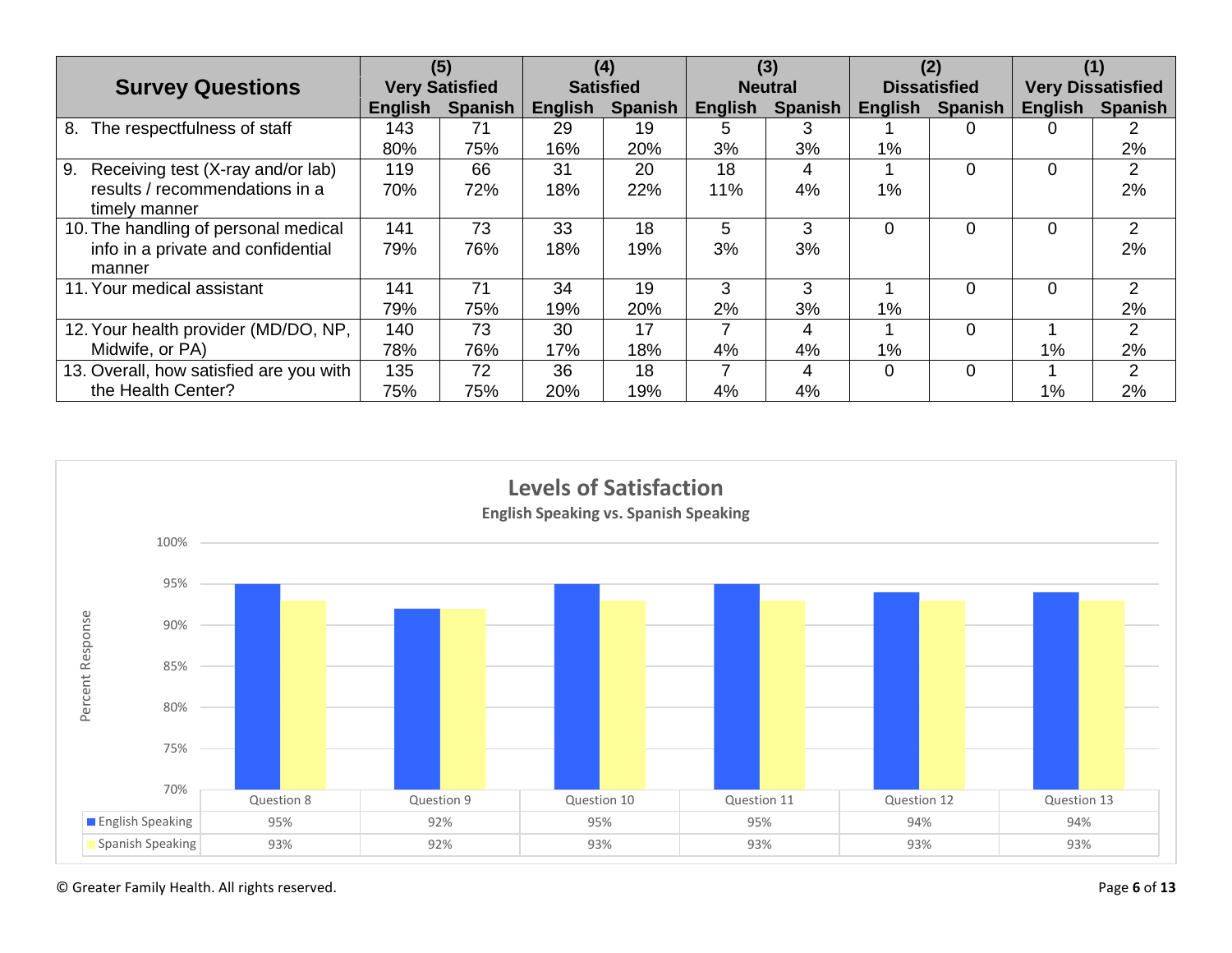## *Direct Quotes*

The following is the universe of *DIRECT QUOTES* taken from questions 14 - 18 on the Patient Satisfaction Survey form from the survey participants. There has been no editing for spelling, grammar, etc.; the comments are taken from the forms *AS IS*:

### **Question 14: Have you left a message for a staff member in the last week? If so, what was your experience?**

- **English**
- NO: 7
- N/A: 4

### YES: 2 **Comments:**

- 1. "Very good."
- 2. "No return call 1<sup>st</sup> time."
- 3. "Received phone call back right away."
- 4. "Yes, they usually get back to me in every timely manner."
- 5. "Yes, they called back."
- 6. "Response in timely manner."

# **Spanish**

NO: 19

N/A: 3 YES:

## **Comments:**

- 1. "I am very happy with the people that work here inside the clinic." "Estoy muy contenta con las personas que trabajan aqui adentro de la clinica."
- 2. "I got a nurse and I asked her something and she answered me with an attitude." "Me contest una enfermera y con una actitud me contesto."

#### **Question 15: What is most helpful for you at Greater Family Health? English Spanish**

- 1. "The staff is wonderful."
- 2. "Location."
- 3. "N/A." (8)
- 4. "Convenience."
- 5. "Great doctors and staff."
- 6. "Same day appointments."
- 7. "I usually get in and out quick with great care." (Scott-Diltz)
- 8. "Great service, calm and detailed test results." (Scott-Diltz)
- 9. "Them not asking very personal information."
- 10. "Great care, in and out."
- 11. "Very respectful and there were no problems."
- 12. "The most helpful is the portal services and speaking to the doctors about my chief complaint."
- 13. "Everyone is always helpful." (Peifer)
- 14. "Everyone."
- 15. "Speedy appointments."
- 16. "Friendly, and always helpful staff. Easily able to schedule appointment." (Williams)
- 17. "Getting my prescription in order."
- 18. "Getting started back on my meds."
- 19. "How quickly they got me in today." (Williams)
- 20. 'Getting fast appts." (Williams)
- 21. "Very fast staff is friendly." (Sofowora)
- 22. "Convenience." (Sofowora)
- 23. "Staff."
- 24. "Getting same day appointment." (Peifer)
- 1. "Everything." "Todo." (2)
- 2. "All the service is good." "Todo el servicio es bueno."
- 3. "In my health thank you." "En mi salud gracias."
- 4. "It is close to home." "Esta cerca a casa." (Peifer)
- 5. "The exams." "Los exams." (Williams)
- 6. "Care for my health." "Cuidar mi salud."
- 7. "That they speak Spanish." "Que hablan espanol."
- 8. "The distance from my house to the location and the service is good." "La distancia de mi casa hacia la localidad y el servicio es muy bueno." (Scott-Diltz)
- 9. "My language, in my language." "El idioma en mi idioma."
- 10. "When I cancel an appointment, it is easy to make another one." "Cuando cancelo una cita es facil hacer otra."
- 11. "The good attention and accessible costs." "La buena atencion y costos accessibles."
- 12. "It is close to home." "Esta cerca a casa."
- 13. "It is good." "Esta bien."
- 14. "IT is close to home and the discount they give me." "Esta cerca a casa y el descuento que me dan."
- 15. "Follow good advice for my diabetes." "A seguir buenos consejos para la diabetes."
- 16. "How they treat us." "Como nos atienden."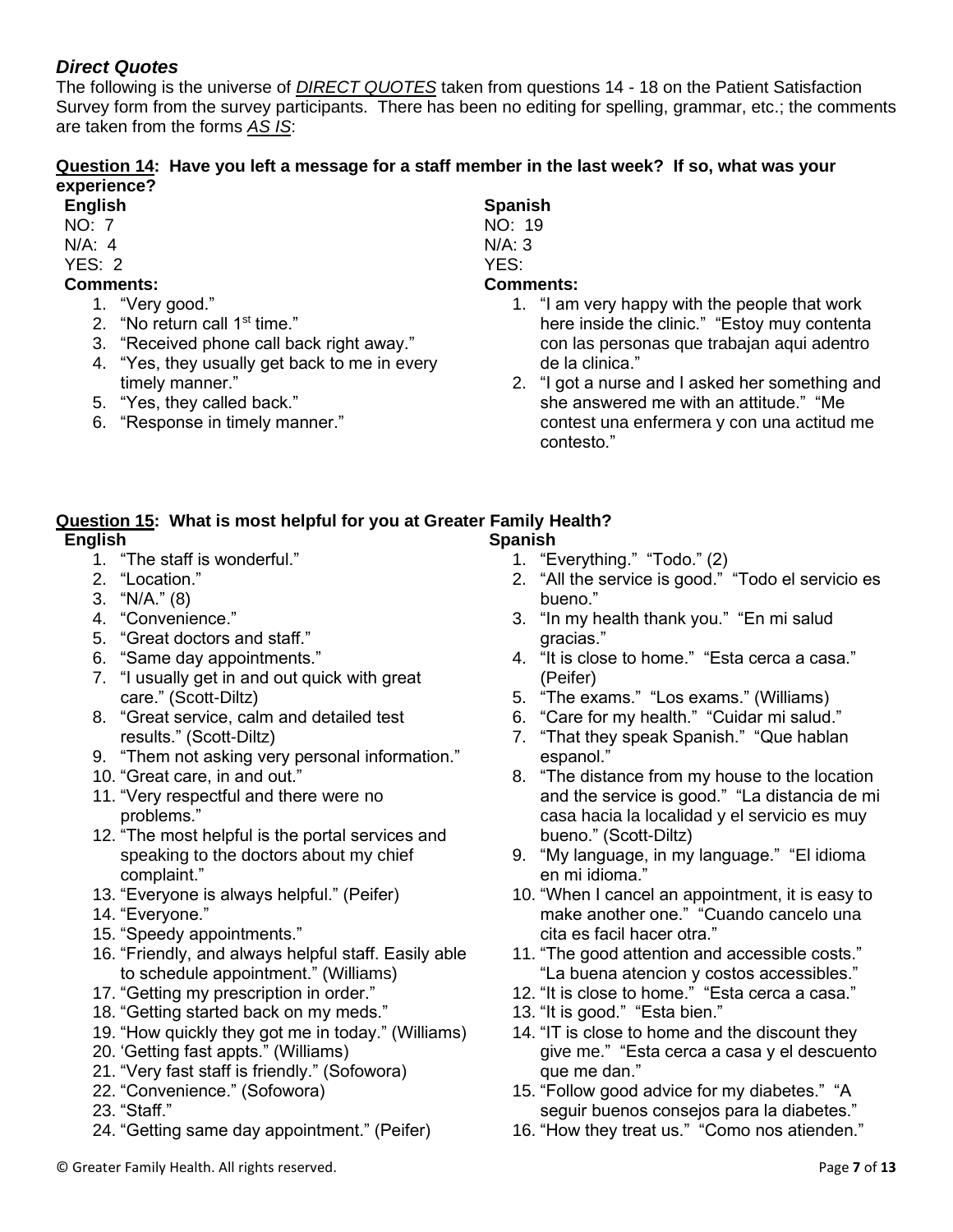- 25. "Seeing me quick on a walk in."
- 26. "Dr. is always on time." (Scott-Diltz)
- 27. "Everything is great." (Williams)
- 28. "Appointments are given in a timely manner phone calls received as reminder for appointments very much appreciated. Written information given on consultation of what I need to do in order to become healthier." (Williams)
- 29. "Drs are friendly."
- 30. "That I understand my care." (Carlton)
- 31. "Information always being available." (Sofowora)
- 32. "Patience." (Scott-Diltz)
- 33. "Explaining my test results & helping with my problems."
- 34. "Everything." (2)
- 35. "Closer to where I live."
- 36. "More open appt. when called to same day."
- 37. "Communication." (Scott-Diltz)
- 38. "The knowledge & understanding." (Peifer)
- 39. "Everyone is so nice." (Sofowora)
- 40. "Everyone in my family can be seen at the same location."
- 41. "Doctor answered all my questions, was very helpful."
- 42. "My doctor."
- 43. "Patient portal is very helpful."
- 44. "Reception & services."
- 45. "The doctors." (Carlton)
- 46. "Same day appointments."
- 47. "Medicare covered." (Sofowora)
- 48. "Friendly staff."
- 49. "Late appointments and cost." (Peifer)
- 50. "Yes, it was, keep up the work."
- 51. "The doctor is very friendly and easy to talk to." (Scott-Diltz)
- 52. "Covered by insurance."
- 53. "The kindness." (Peifer)
- 54. "Rhonda was very informative and thorough."

### **Question 16: How can we improve Greater Family Health?**

### **English**

- 1. "N/A." (10)
- 2. "Less wait time."
- 3. "Everything is fine the way it is thank you very much."
- 4. "None." (1)
- 5. "Was a long wait but overall good experience."
- 6. "Easier to get appointments. Usually (not always) it is very difficult to get an appt. sooner than a month away."
- 7. "Everything is wonderful so far." (Sofowora)
- 17. "They treat you very good." "Te tratan muy bien."
- 18. "N/A."
- 19. "Your services." "Sus servicios."
- 20. "I like everything you they treat you." "Me gusta todo como te atienden."
- 21. "The attention." "La atencion."

- 1. "Up until now everything is great." "Hasta ahora todo esta muy bien."
- 2. "Be kinder." "Ser mas amables." (Williams)
- 3. "It is good to me." "Esta bien para mi." (2)
- 4. "Don't make us wait too long." "No hacer esperar mucho tiempo."
- 5. "Have more specialist." "Tener mas especialistas."

**Spanish**

- 6. "Everything is good." "Todo esta bien." (8)
- 7. "The receptionist and the operators be better they answer wanting not to work." "Las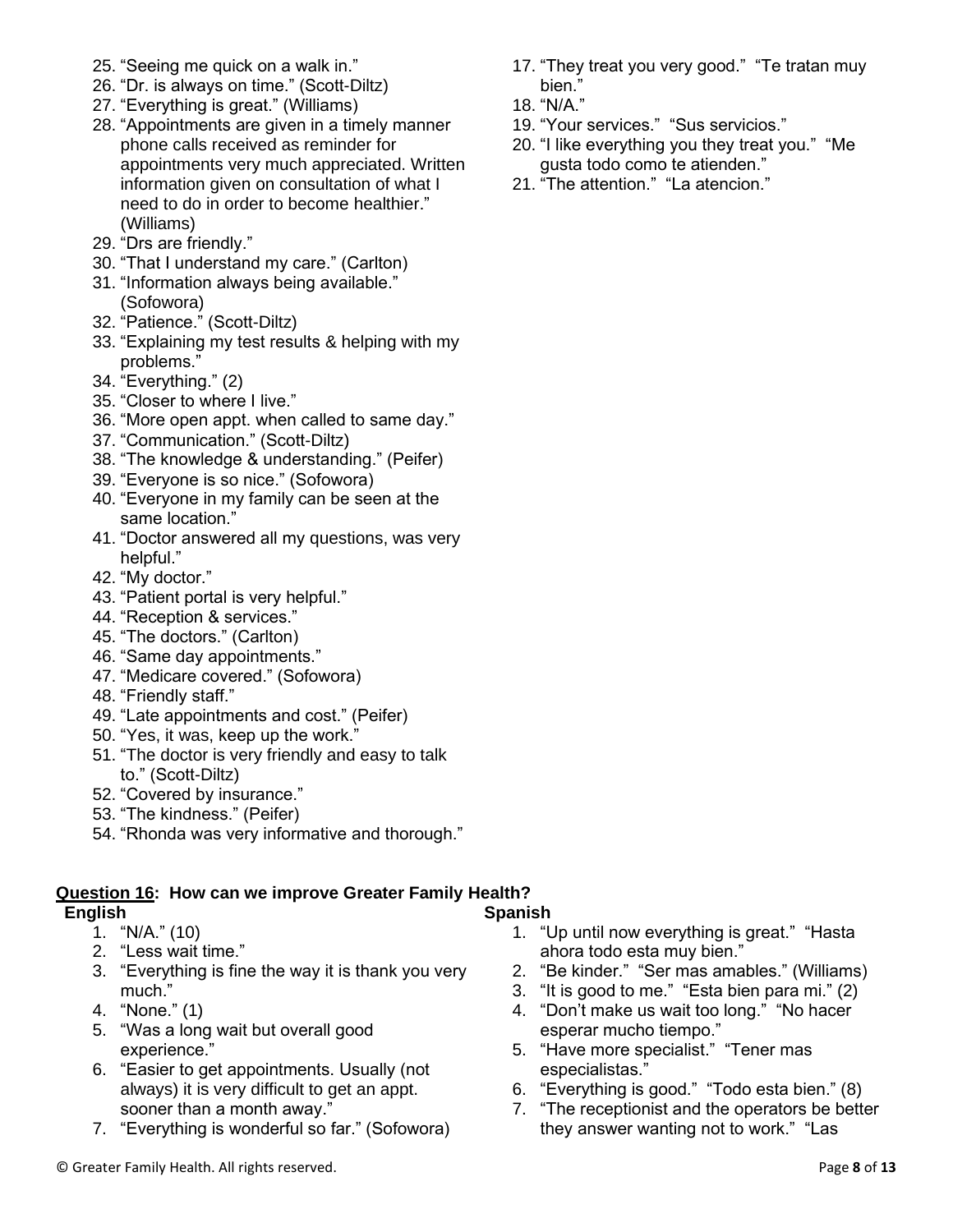- 8. "Doing well."
- 9. "Not sure honestly." (Peifer)
- 10. "The interaction with the receptionist was much more pleasant today."
- 11. "Keep the good Drs." (Scott-Diltz)
- 12. "Make waiting time not longer."
- 13. "You are all good."
- 14. "It was a good visit no improvements needed."
- 15. "My only issue was when my doctor was sick, and nobody called, and I came in and was told."
- 16. "Nothing." (4)
- 17. "Be more lenient with the 15 minutes arrival."
- 18. "Front desk receptionist can be more friendly, not so dry and irritated. Have a pleasant tone."
- 19. "Have Dr. Carlton be faster." (Carlton)
- 20. "Everything is great." (2)
- 21. "It's pretty good already."
- 22. "Get rid of your no-show policy."
- 23. "Correct messages given to the doctor when we call."
- 24. "You are doing fine."
- 25. "Communication with other locations."
- 26. "Keep the physicians asst!"
- 27. "Grace period."
- 28. "I'm happy with overall care."
- 29. "Everything was good." (Peifer)
- 30. "Great all around."

#### **Question 17: Would you recommend this Health Center to your friends and family? YES or NO English Spanish**

- YES: 122
- $\bullet$  NO: 2
- YES: 45
- NO: 1

#### **Question 18: Name of your provider (doctor, nurse practitioner, midwife, or physician assistant): English Spanish**

- Carlton: 9
- Jorgensen:
- Peifer: 17
- Scott-Diltz: 12
- Sofowora: 19
- Williams: 13
- Carlton:
- Peifer: 3
- Scott-Diltz: 6
- Sofowora: 9
- Williams: 4

recepcionistas y las operadoras que mejoren, contestan con ganas de no trabajar."

- 8. "Continue being how you are." "Continue ciedno como son."
- 9. "N/A."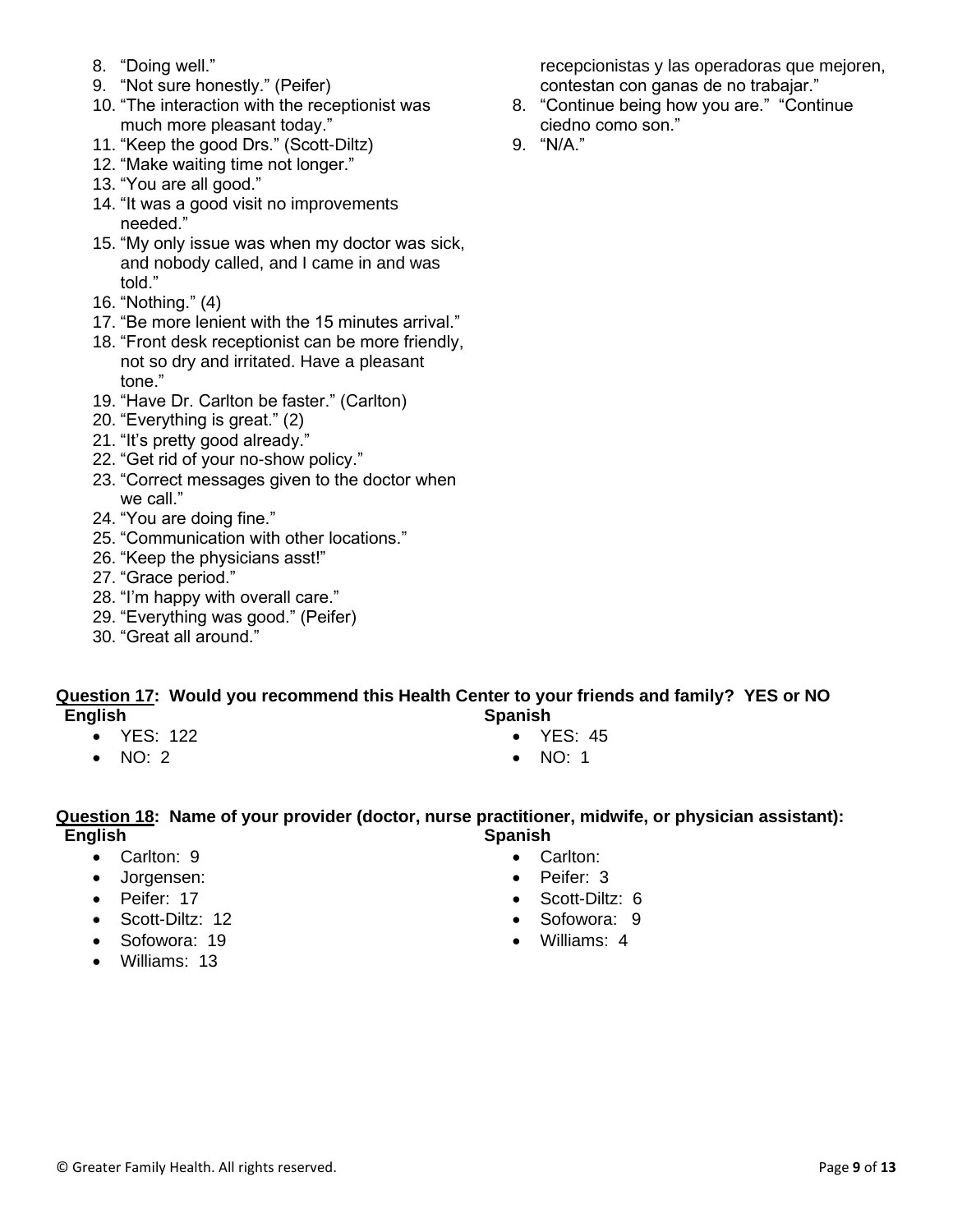

# **Individual Question Results with Trendlines**



© Greater Family Health. All rights reserved. Page **10** of **13**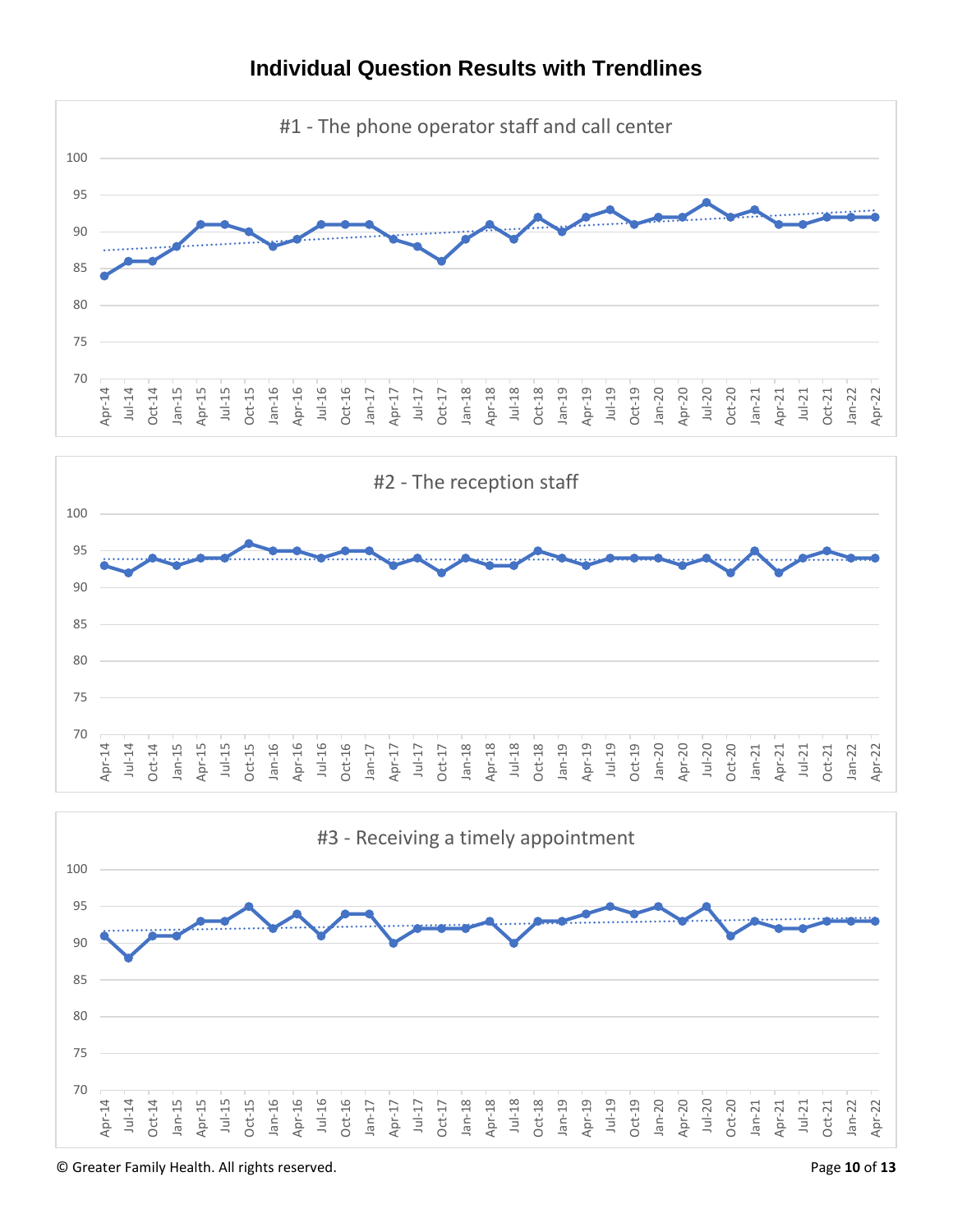



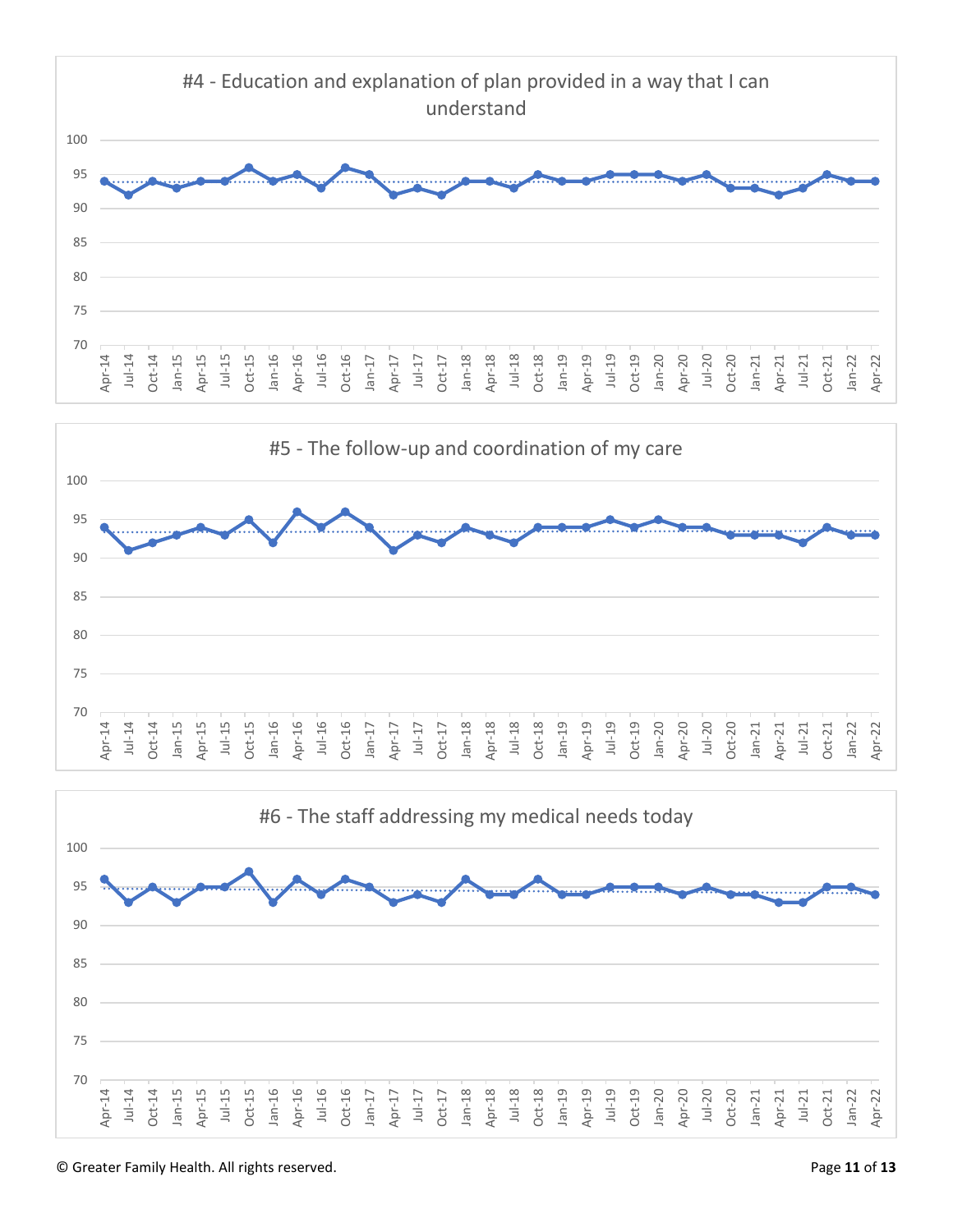





© Greater Family Health. All rights reserved. Page **12** of **13**